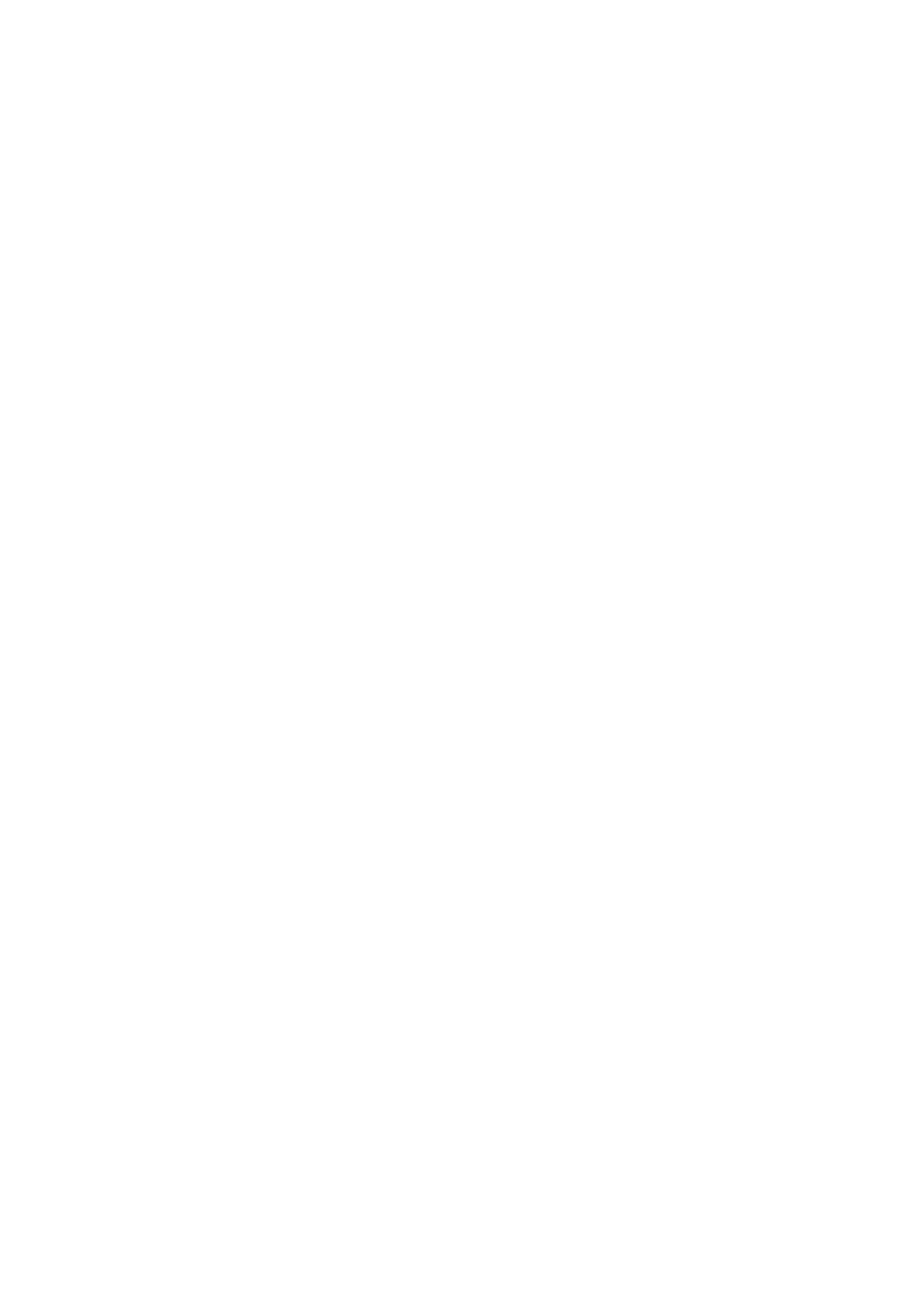In figure 2, the temperature of the tissue ( $\degree$ C) at the point of tumour *x* = 0.006 m rises to desired temperature 43 °C at the end of duration of the process  $T = 800$  s for the application of  $Q(t) = 1525 \text{ Wm}^{-2} = 0 \le t \le 600 \text{ s};$ 

$$
Q(t) = 300
$$
 Wm<sup>-2</sup>,  $600$ s $\leq t \leq 800$ s;





and

$$
u(t) = 11.25
$$
 °C,  $0 \le t \le 600$ s;  $u(t) = 8.59$  °C,  $600$ s $\le t \le 1000$ s.

Here, the desired temperature 43 °C is attained on the tumour location  $x = 0.006$  m at the end of operation of the forces  $T = 1000$  s.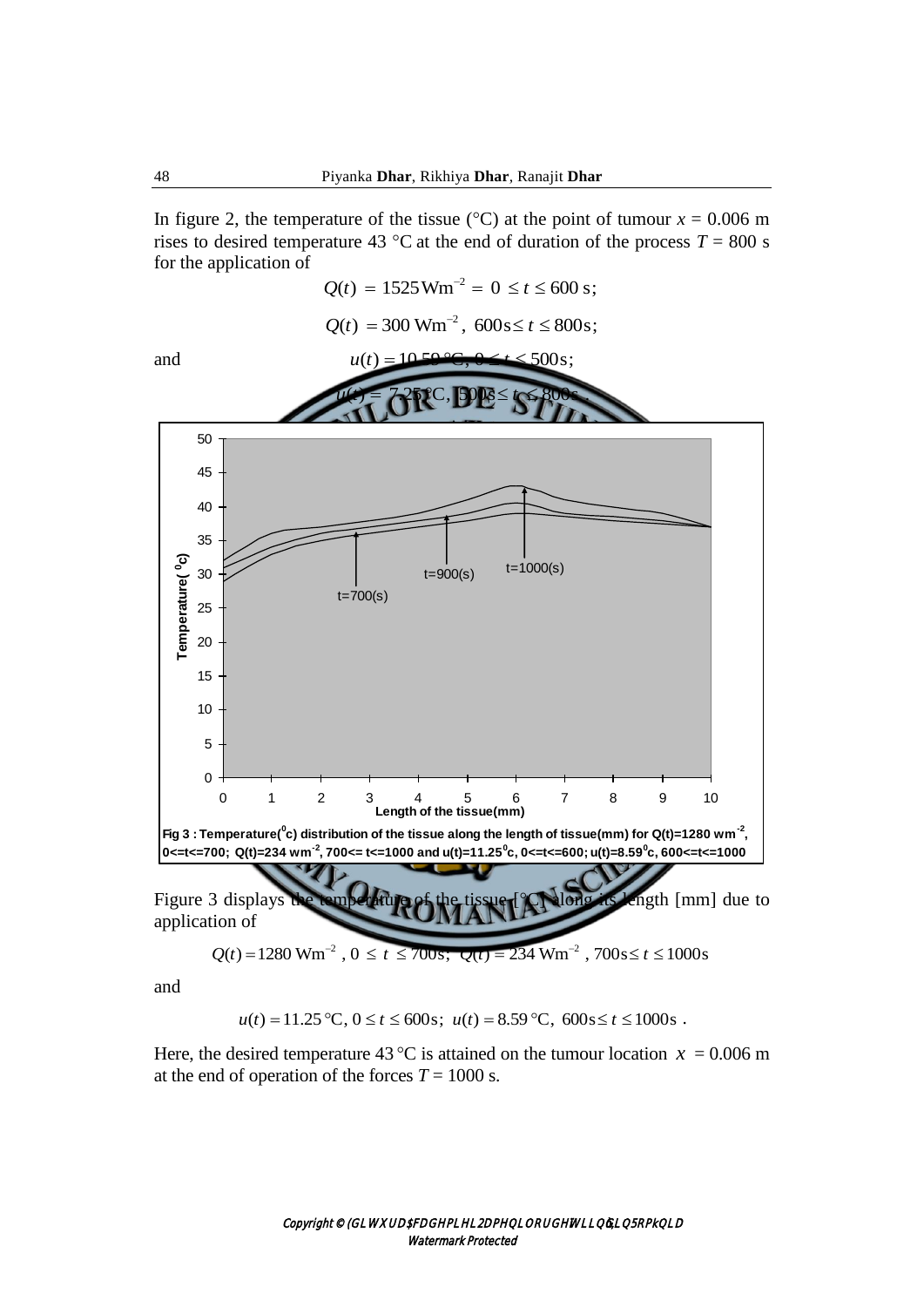## **4. Conclusions**

It is observed that the temperature of tissue increases on the left side of the tumour at  $x = 6$  mm till it attains the beneficial desired temperature  $43^{\circ}$ C at the end of operation of the process and then the temperature of the tissue on the right side of the tumour decreases steadily to  $37^{\circ}$ C (arterial temperature). Further, it is to note that as the total time of operation of the process increases from  $T = 600$  s to 1000 s, the first time segment of operation of the process  $(0, t_1)$  increases with the corresponding decrease of  $Q(t)$  [Wm<sup>-2</sup>] in this segment for the switching time  $t_1$ . The surface cooling temperature  $u(t)$  [°C] increases in the first time segment of operation of the process  $(0, t<sub>2</sub>)$  as the total time of operation increases from  $T = 600$  s to 1000 s for the switching time  $t_2$ .

Again, it is seen that the temperature of the healthy tissue on the both sides of the tumour are less than desired rise of temperature  $43^{\circ}$ C and thus the damage of the healthy tissue is avoided due to overheating.

This analytical study of the optimal control problem may be used in case of computer- aided therapy planning in hyperthermia treatment. It can further be developed at different points of location of the tumour along with different length of tissue which may focus as a useful guideline to illustrate the versatility of the computer program.

SURVEY OF ROMAN